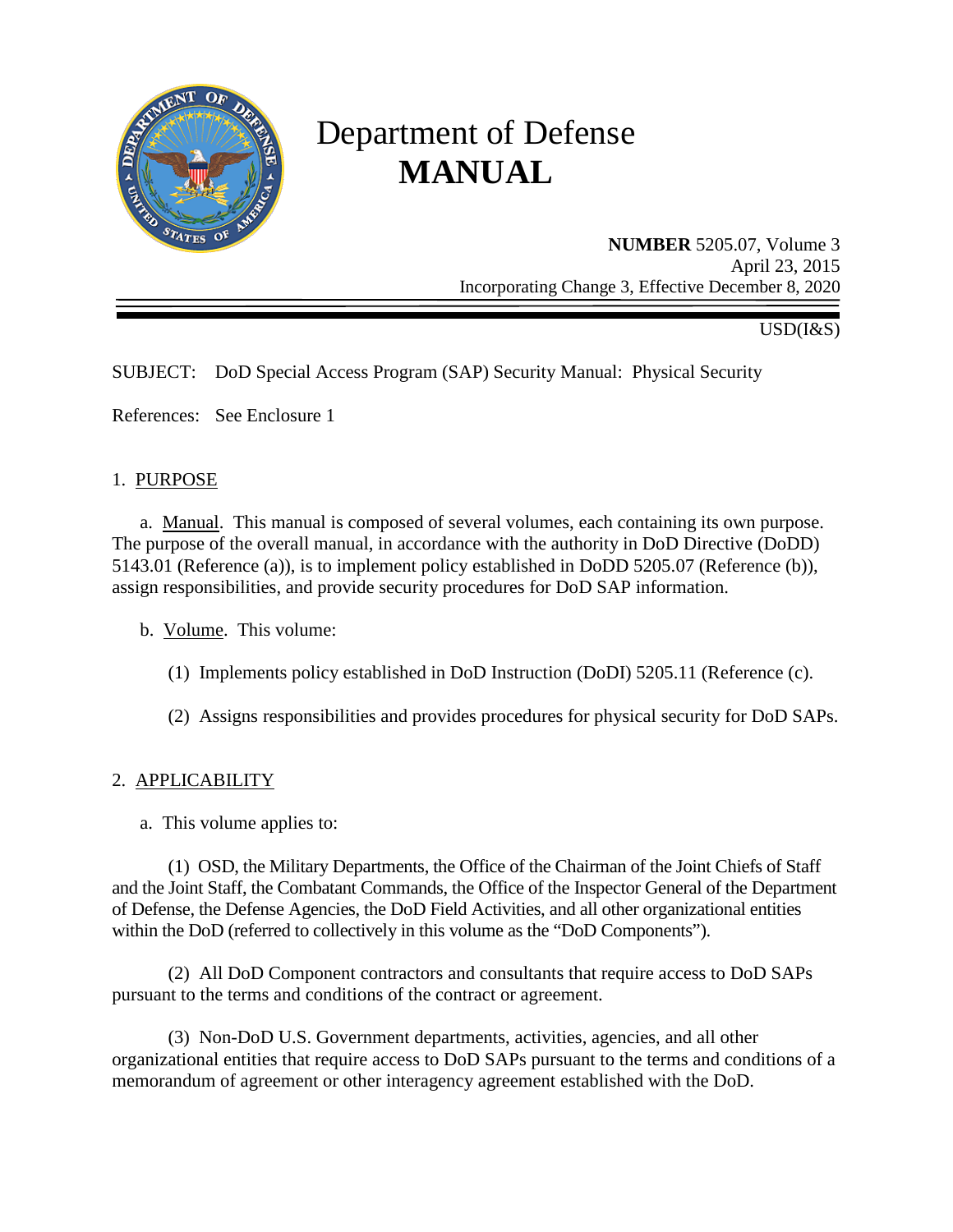b. Nothing in this volume will be construed to contradict or inhibit compliance with chapter 126 of Title 42, United States Code (Reference (d)) or building codes.

3. POLICY. It is DoD policy in accordance with Reference (b) that DoD SAPs be established and maintained when absolutely necessary to protect the most sensitive DoD capabilities, information, technologies, and operations or when required by statute.

## 4. RESPONSIBILITIES. See Enclosure 2.

#### 5. PROCEDURES

a. All applicable DoD Components and entities specified in paragraph 2a will follow Reference (b), the general procedures in this volume, and the standards and processing procedures and templates on the Defense Security Service (DSS) Website (http://www.dss.mil/isp/specialprograms.html). See Enclosure 3 concerning the physical standards for protecting SAP information.

b. SAP-accredited areas that are presently accredited, under construction, or in the approval process at the effective date of this volume will not require modification to conform to these standards. SAP-accredited areas undergoing major modification may be required to comply entirely with the provisions of this volume. Approval for such modifications will be requested and approved in accordance with Enclosure 3 of this volume.

6. RELEASABILITY. **Cleared for public release**. This volume is available on the Directives Division website at https://www.esd.whs.mil/DD/.

#### 7. SUMMARY OF CHANGE 3. This administrative change:

a. Updates the title of the Under Secretary of Defense for Intelligence to the Under Secretary of Defense for Intelligence and Security in accordance with Public Law 116-92 (Reference (e)).

b. Updates references.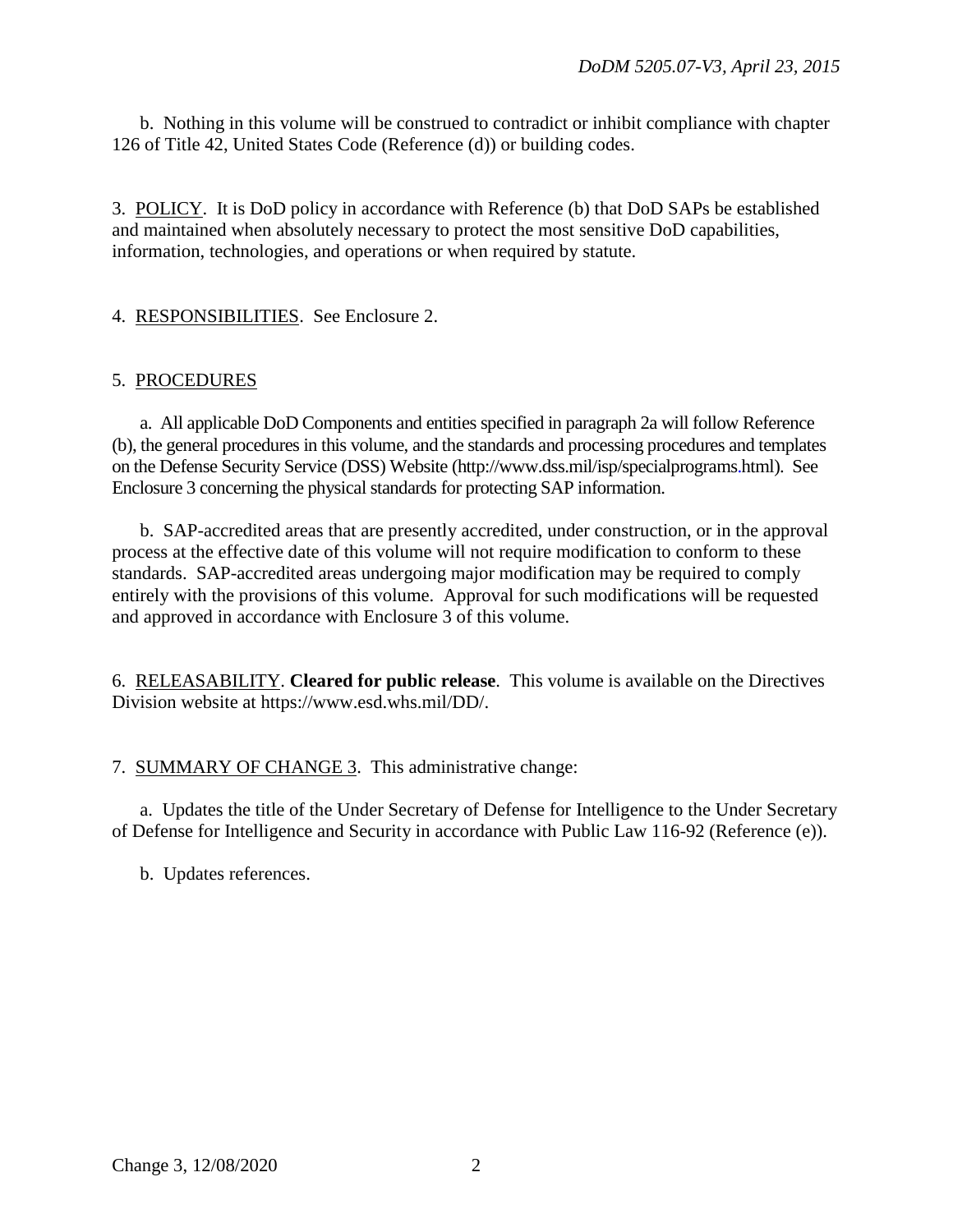8. EFFECTIVE DATE. This volume is effective April 23, 2015.

Joelle 6

Michael G. Vickers Under Secretary of Defense for Intelligence

Enclosures

- 1. References
- 2. Responsibilities
- 3. General Procedures

Glossary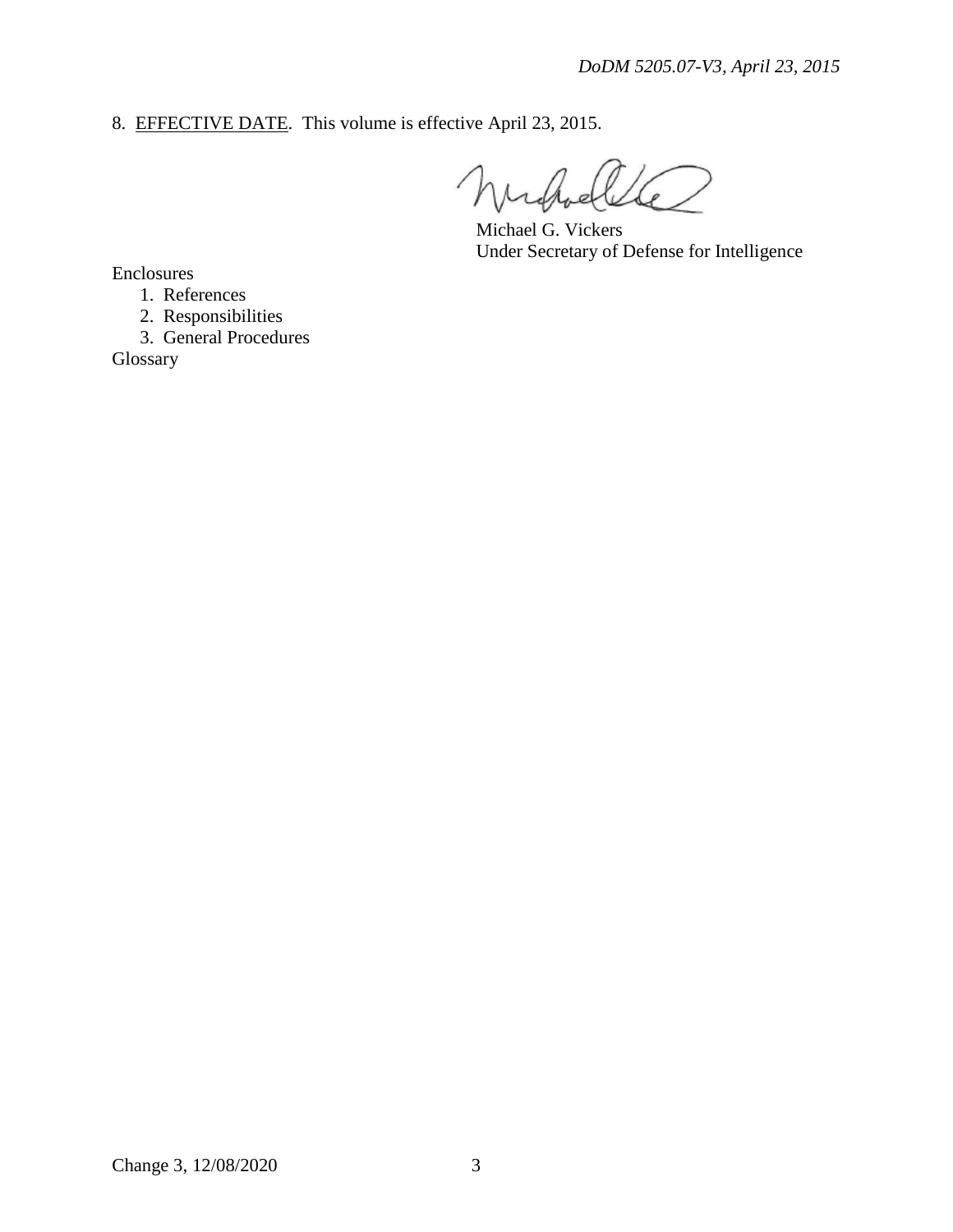# **TABLE OF CONTENTS**

| UNDER SECRETARY OF DEFENSE FOR INTELLIGENCE AND SECURITY       |  |
|----------------------------------------------------------------|--|
|                                                                |  |
|                                                                |  |
| DIRECTOR, DoD SPECIAL ACCESS PROGRAM CENTRAL OFFICE (SAPCO)6   |  |
| DoD COMPONENT HEADS AND OSD PRINCIPAL STAFF ASSISTANTS (PSAs)  |  |
| WITH COGNIZANT AUTHORITY (CA) AND OVERSIGHT AUTHORITY (OA)     |  |
|                                                                |  |
| DIRECTORS OF THE DoD COMPONENT SAPCOS AND DIRECTORS OF THE PSA |  |
|                                                                |  |
|                                                                |  |
|                                                                |  |
|                                                                |  |
|                                                                |  |
| PHYSICAL SECURITY PRECONSTRUCTION REVIEW AND APPROVAL9         |  |
|                                                                |  |
|                                                                |  |
|                                                                |  |
|                                                                |  |
|                                                                |  |
|                                                                |  |
|                                                                |  |
|                                                                |  |
|                                                                |  |
|                                                                |  |
|                                                                |  |
|                                                                |  |
|                                                                |  |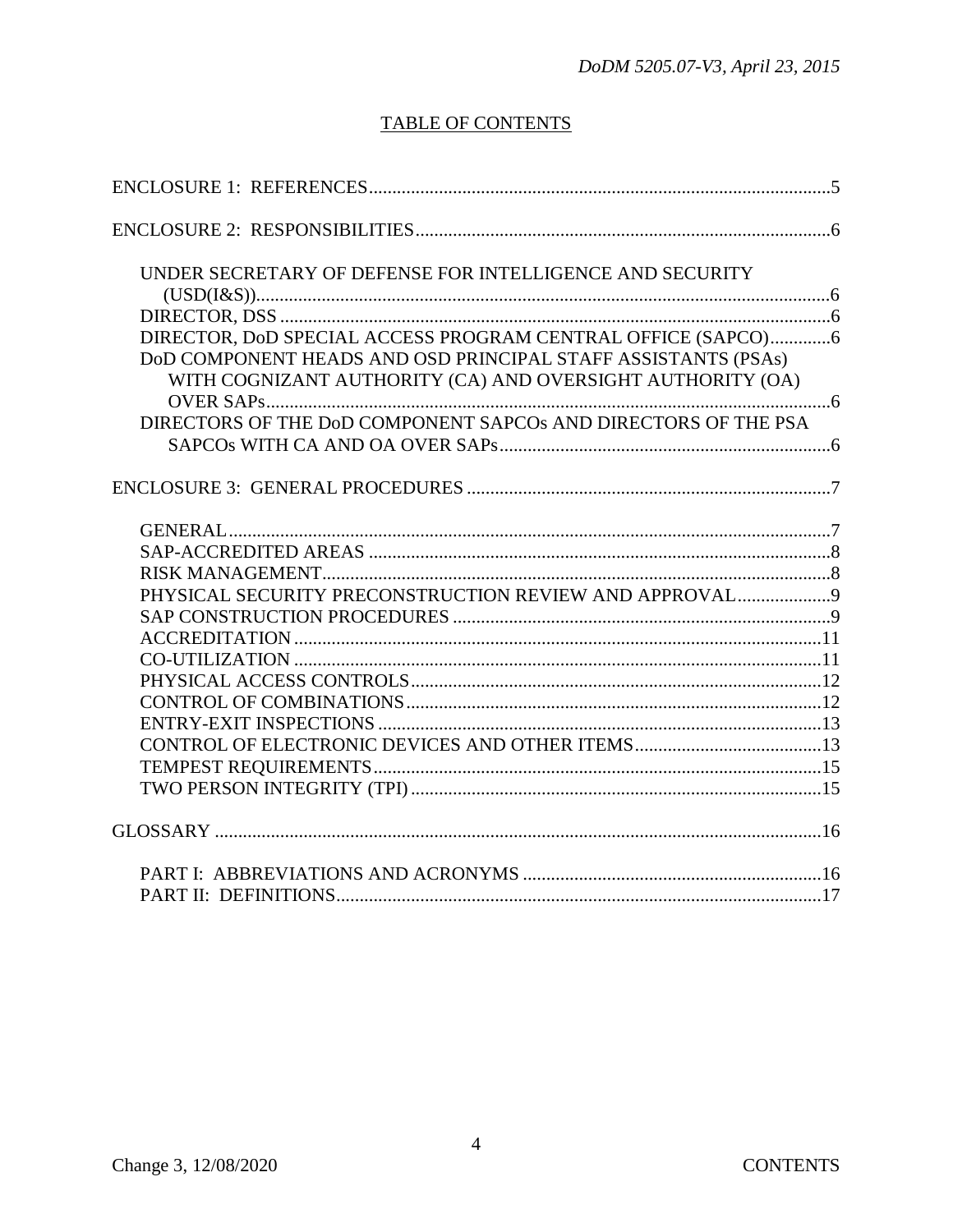## ENCLOSURE 1

## REFERENCES

- (a) DoD Directive 5143.01, "Under Secretary of Defense for Intelligence and Security (USD(I&S))," October 24, 2014, as amended
- (b) DoD Directive 5205.07, "Special Access Program (SAP) Policy," July 1, 2010, as amended
- (c) DoD Instruction 5205.11, "Management, Administration, and Oversight of DoD Special Access Programs (SAPs)," February 6, 2013, as amended
- (d) Chapter 126 of Title 42, United States Code
- (e) Public Law 116-92, "National Defense Authorization Act for Fiscal Year 2020," December 20, 2019
- (f) Office of the National Counterintelligence Executive, "Technical Specifications for Construction and Management of Sensitive Compartmented Information Facilities, Version 1.2," April 23, 2012
- (g) Intelligence Community Directive 705, "Sensitive Compartmented Information Facilities," May 26, 2010
- (h) DoD Instruction 5240.05, "Technical Surveillance Countermeasures (TSCM)," April 3, 2014, as amended
- (i) DoD Manual 5105.21, Volume 2, "Sensitive Compartmented Information (SCI) Administrative Security Manual: Administration of Physical Security, Visitor Control, and Technical Security," October 19, 2012, as amended
- (j) Federal Specification FF-L 2740B, "Locks, Combination, Electromechanical," June [1](#page-4-0)5,  $2011<sup>1</sup>$
- (k) Committee on National Security Systems Instruction 7000, "TEMPEST Countermeasures for Facilities," May [2](#page-4-1)004<sup>2</sup>
- (l) DoD Manual 5200.01, Volume 3, "DoD Information Security Program: Protection of Classified Information," February 24, 2012, as amended
- (m) Committee on National Security Systems Advisory Memorandum TEMPEST/01-13, "Red/Black Installation Guidance," January 17, 2014[3](#page-4-2)

<span id="page-4-0"></span><sup>&</sup>lt;sup>1</sup> View at NIPRNET http://www.gsa.gov/portal/content/103856#FederalSpecifications

<span id="page-4-2"></span><span id="page-4-1"></span><sup>&</sup>lt;sup>2</sup> View at SIPRNET at http://www.iad.nsa.smil.mil/resources/library/cnss\_section/cnss\_instructions.cfm <sup>3</sup> View at SIPRNET at http://www.iad.nsa.smil.mil/resources/library/cnss\_section/pdf/TEMPEST\_CNAS SAM\_01\_13.pdf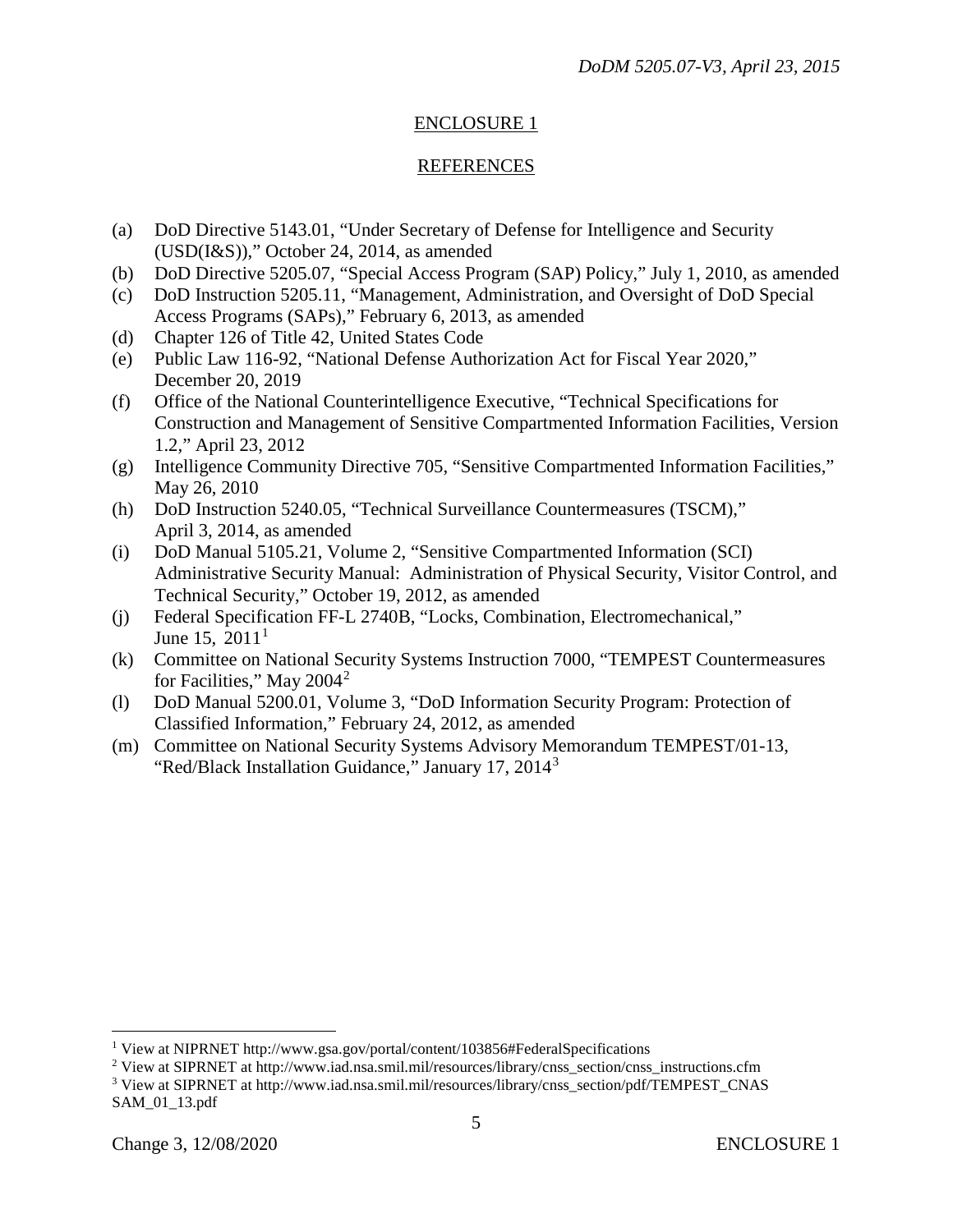## ENCLOSURE 2

## RESPONSIBILITIES

## 1. UNDER SECRETARY OF DEFENSE FOR INTELLIGENCE AND SECURITY (USD(I&S)). The USD(I&S) develops and maintains this volume.

2. DIRECTOR, DSS. Under the authority, direction, and control of the USD(I&S), the Director, DSS, conducts security oversight functions to validate the certification and accreditation of industrial special access program facilities (SAPFs) in accordance with Reference (c).

3. DIRECTOR, DoD SPECIAL ACCESS PROGRAM CENTRAL OFFICE (SAPCO). Under the authority, direction, and control of the Deputy Secretary of Defense, the Director, DoD SAPCO, verifies that the physical security measures implemented by the congressional committees processing and storing DoD SAP information meet the standards of this volume.

4. DoD COMPONENT HEADS AND OSD PRINCIPAL STAFF ASSISTANTS (PSAs) WITH COGNIZANT AUTHORITY (CA) AND OVERSIGHT AUTHORITY (OA) OVER SAPs. The DoD Component heads and OSD PSAs with CA and OA over SAPs implement the procedures in this volume.

5. DIRECTORS OF THE DoD COMPONENT SAPCOs AND DIRECTORS OF THE PSA SAPCOs WITH CA AND OA OVER SAPs. Directors of the DoD Component SAPCOs and Directors of the PSA SAPCOs with CA and OA over SAPs:

a. Establish training standards for and designate properly trained special access program facility accrediting officials (SAOs).

b. Grant waivers to the standards stipulated in this volume based on a risk assessment and operational requirements.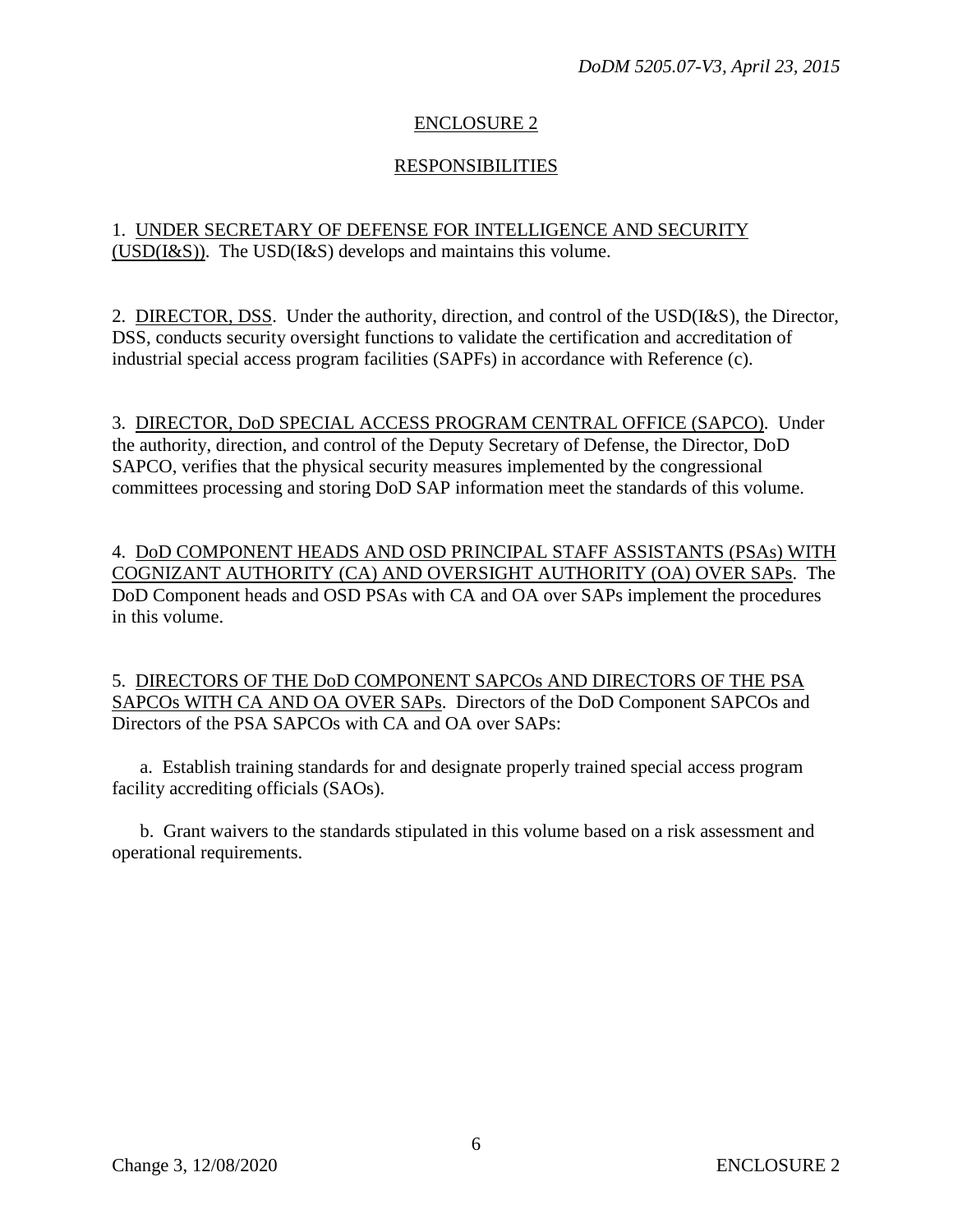#### ENCLOSURE 3

#### GENERAL PROCEDURES

#### 1. GENERAL

a. The procedures in this enclosure are minimum standards for providing physical security in the DoD Components. It is at the discretion of the DoD Components to provide more specific guidance.

b. A SAPF, temporary special access program facility (T-SAPF), special access program compartmented area (SAPCA), special access program working area (SAPWA), or special access program temporary secure working area (SAPTSWA) will be accredited by a CA SAPCO designated SAO before receiving, generating, processing, using, or storing SAP classified information, as appropriate to the accreditation.

(1) The government SAP security officer (GSSO) or the program security officer (PSO) and contractor program security officer (CPSO) responsible for the daily operation of the facility will notify the SAO of any activity that affects the accreditation. PSOs may perform SAO functions when designated by the CA SAPCO.

(2) The physical security safeguards established in the Office of the National Counterintelligence Executive Technical Specifications (Reference (f)) and Intelligence Community Directive 705 (Reference (g)) are the physical standards for protection of SAP information. Construction of SAPFs, T-SAPFs, SAPCAs¸ SAPWAs, and SAPTSWAs will conform to the equivalent sensitive compartmented information facility (SCIF), T-SCIF, CA, SWA, TSWA, as defined in Reference (f), unless variations are specifically noted in this volume.

c. Security standards will apply to all proposed SAP areas and will be coordinated with the SAO for guidance and approval. Location of construction or fabrication does not exclude a SAPF, T-SAPF, SAPCA, SAPWA or SAPTSWA from security standards and or review and approval by the SAO.

d. The Director, CA SAPCO must approve waivers for imposing safeguards exceeding a standard, even when the additional safeguards are based on risk.

e. When a SAPF, T-SAPF, SAPCA, SAPWA, and SAPTSWA are operational, only appropriately accessed SAP indoctrinated individual(s) will occupy them.

f. TEMPEST security measures must be considered if electronic processing will occur in the SAPF, T-SAPF, SAPCA, SAPWA, and SAPTSWA. The SAO will submit plans to a certified TEMPEST technical authority (CTTA) for assessment.

g. DoD contractors under the National Industrial Security Program will possess a facility security clearance (FCL) validated by the PSO and have an accredited SAPF, T-SAPF, SAPCA,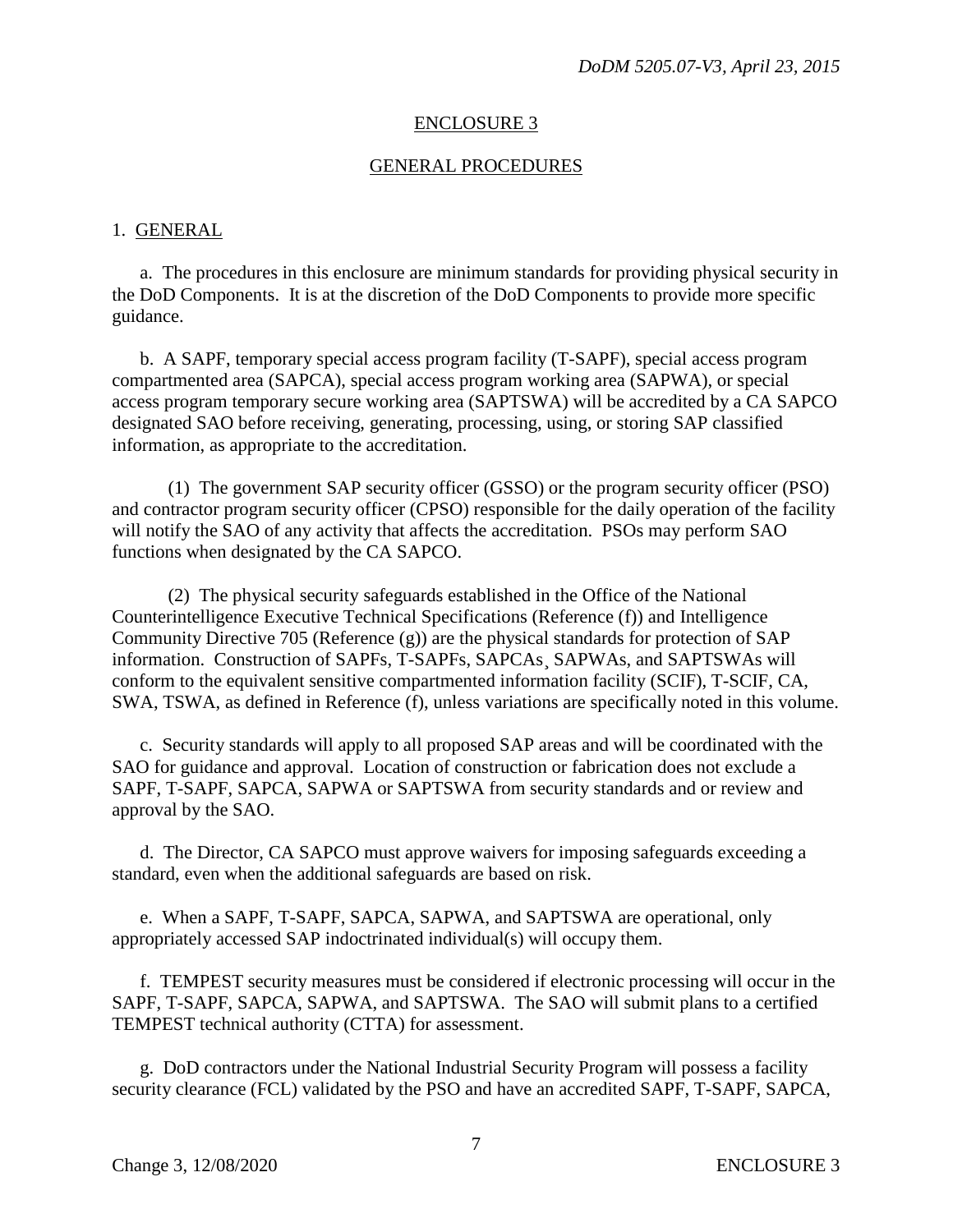SAPWA, and SAPTSWA before receiving, generating, processing, using, or storing SAP classified information. The classification level of the SAP information within the SAPF, T-SAPF, SAPCA, SAPWA, and SAPTSWA cannot exceed the classification level of the FCL. The CPSO will notify the PSO of any activity that affects the FCL or SAP accreditation.

2. SAP-ACCREDITED AREAS. Areas where SAP material is processed, stored, discussed, manufactured, or tested may fall into one of these categories: SAPF, T-SAPF, SAPCA, SAPWA, and SAPTSWA.

a. A SAPF (to include a T-SAPF) or SAPCA is an accredited area where SAP materials may be stored, used, discussed, manufactured, or electronically processed. SAPFs or SAPCAs may include fixed facilities, mobile platforms, and modular or prefabricated structures. Physical security protection for a SAPF or SAPCA will prevent as well as detect unauthorized visual, acoustical, technical, and physical access by unauthorized persons. Physical security criteria are governed by whether or not the SAPF or SAPCA is located in the United States and according to the operational criteria of closed storage, open storage, or continuous operations. Reference (f) details the specific construction, physical controls, and alarm systems for each situation.

b. A SAPCA is required when different compartmented programs are sharing the same SAPF and SCIF and not all personnel are cross-briefed. CA SAPCO designated SAO concurrence with visual, acoustic, and access control measures is required. Compartmented area personnel do not have to be briefed to the accreditation level of the parent SAPF or SCIF. However, appropriate operating procedures must be approved by the responsible PSO(s) or GSSOs that ensure separation of non-cleared personnel from the various SAPs operating in the SAPF or SCIF and the SAPCA. DoD SAPs will only be stored, used, discussed, manufactured, or electronically processed in Compartmented Area levels 2 or 3, as defined in Reference (g).

c. A SAPWA is an accredited area used for discussing, handling, or processing SAP. Storage of SAP material in a SAPWA is not authorized.

d. A SAPTSWA is an accredited area where handling, discussing, or processing of SAP is limited to less than 40 hours per month and the accreditation is limited to 12 months or less. Reaccreditation as a SAPTSWA requires a new physical inspection of the area. Storage of SAP material in a SAPTSWA is not authorized.

#### 3. RISK MANAGEMENT

a. If, during a preconstruction and inspection phase, it is the determined that full compliance with the minimum standards contained in this volume is not possible, the SAO will select appropriate mitigating actions or activities based on analytical risk management process defined in Reference (f).

b. A determination made by the SAO that a facility's security SAP consists of layered and complementary security controls sufficient to deter and detect unauthorized entry and movement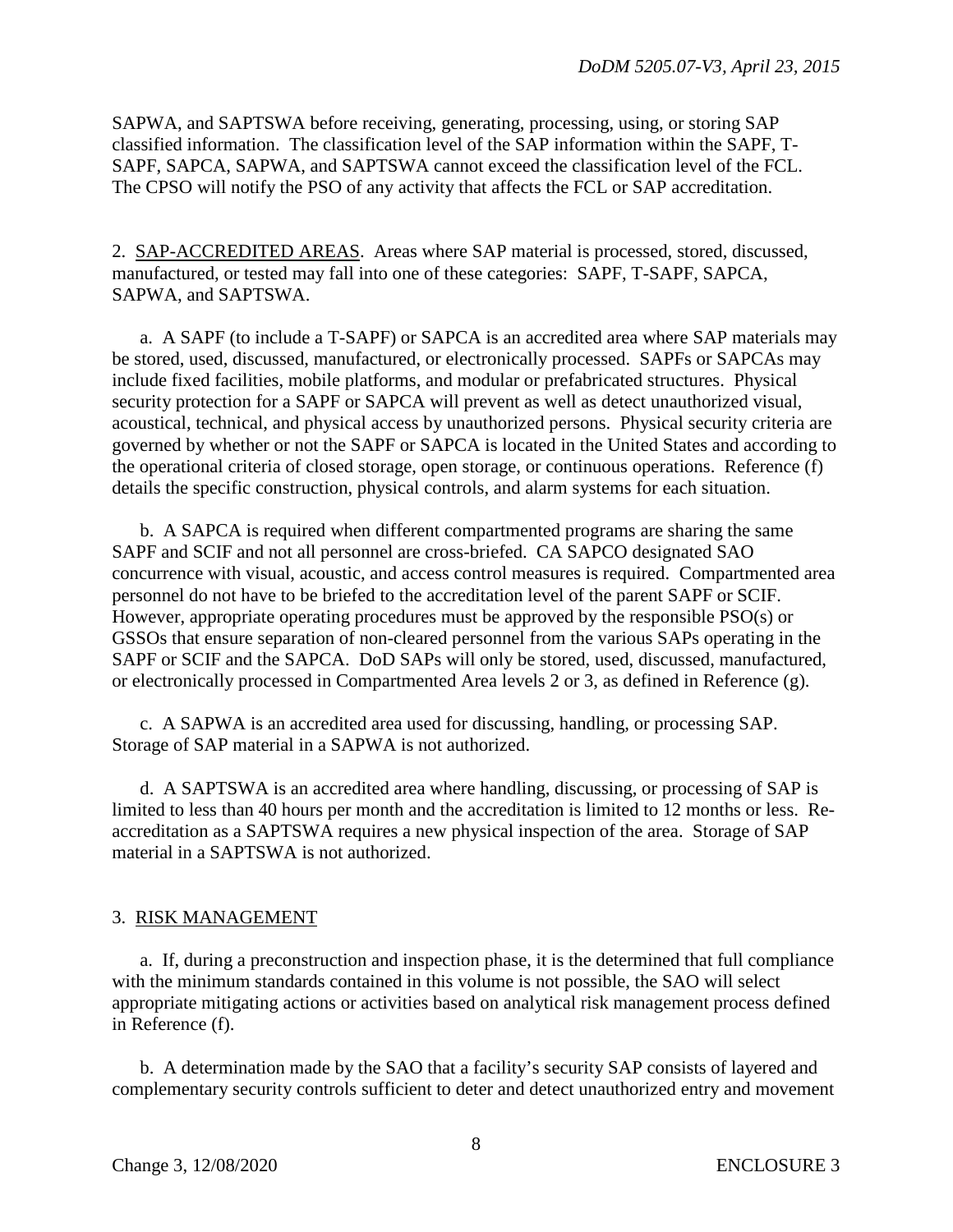within the facility. Security in depth (SID) describes the factors that enhance the probability of detection before actual penetration to the SAPF. The existence of a layer or layers of security that offer mitigations for risks may be accepted by the SAO. An important factor in determining risk is whether layers of security already exist at the areas where SAP material is processed, stored, discussed, manufactured, or tested.

4. PHYSICAL SECURITY PRECONSTRUCTION REVIEW AND APPROVAL. SAOs will review physical security preconstruction plans for SAPF, T-SAPF, SAPCA, SAPWA, and SAPTSWA construction, expansion, or modification to ensure compliance with applicable construction criteria standards in chapters 3 through 11 of Reference (f). Any proposed mitigation and SID will be documented in the plans. The approval or disapproval of a physical security preconstruction plan will be in writing and retained in the requester's files.

a. The requester will submit the appropriate checklist from Reference (f) for all SAP accreditations to the respective SAO for review and approval. The completed checklist will be classified in accordance with specific SAP security classification guidance.

b. The SAP fixed facility checklist (FFC) submission will include floor plans, diagrams of electrical and communications wiring; heating, ventilation, and air conditioning connections; security equipment layout (to include the location of intrusion detection equipment) and SID. All diagrams or drawings must be submitted on legible and reproducible media.

c. The SAPCA checklist should be accompanied by the FFC, associated floor plans, and current accreditation of the parent SAPF or SCIF with particular emphasis on the placement of intrusion detection system sensors, if required, and type of locks and access control used or proposed for the SAPCA.

## 5. SAP CONSTRUCTION PROCEDURES

a. The SAO will:

(1) Review and approve or disapprove the design concept, construction security plan (CSP), and final design for each construction project before the start of construction in accordance with Reference (f) and this volume.

(2) Physically inspect a SAPF, T-SAPF, SAPCA, SAPWA, and SAPTSWA before accreditation in accordance with construction standards in Reference (f) and this volume.

(3) Provide construction advice and guidance as required.

(4) Inspect SAPFs, T-SAPFs, SAPCAs, SAPWAs, and SAPTSWAs at an interval as determined by the CA SAPCO and withdraw accreditation when situations dictate.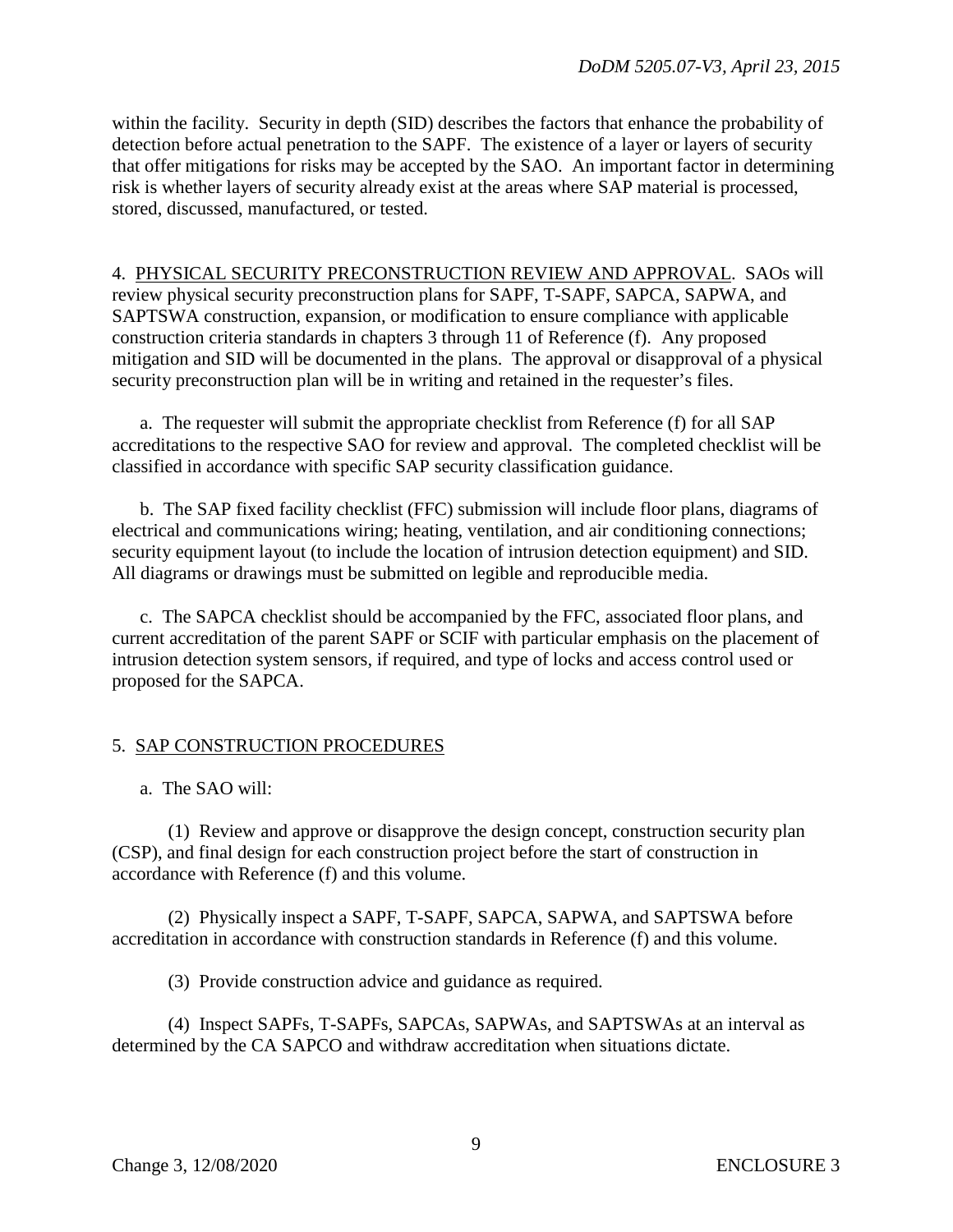(5) Approve and document mitigations commensurate with the standards in Reference (f).

(6) Recommend waivers of physical security safeguards to the Director, CA SAPCO.

(7) Ensure mitigating strategies are implemented and documented in the CSP in Reference (f) when using non-U.S. citizen workers.

(8) Request construction surveillance technicians to supplement site access controls, implement screening and inspection procedures, and monitor construction and personnel in accordance with Reference (f).

b. The site security manager will:

(1) Advise the SAO of the potential for variation from the requirements of this volume.

(2) In consultation with the SAO, develop a CSP regarding implementation of the standards of this volume and Reference (f). The CSP will include a plan of action and milestones required to document the SAPF, T-SAPF, SAPCA, SAPWA, and SAPTSWA construction from start to finish.

(3) Conduct periodic security inspections for the duration of the SAPF, T-SAPF, SAPCA, SAPWA, and SAPTSWA construction to ensure compliance with the CSP.

(4) Prepare necessary waiver requests and forward to the SAO for further processing.

(5) Investigate and document security violations or deviations from the CSP. Notify the PSO of security violations and the SAO of deviations from the CSP within 24 hours of incident detection

. (6) Implement physical access control measures in accordance with Reference (f).

c. CTTAs will:

(1) Review construction or renovation plans to determine if TEMPEST countermeasures are required and recommend solutions. To the maximum extent practicable, TEMPEST mitigation requirements will be incorporated into the design.

(2) Provide the SAO with documented results of the review with recommendations.

d. Construction security requirements are detailed in Reference (f) and Enclosure 3 of this volume.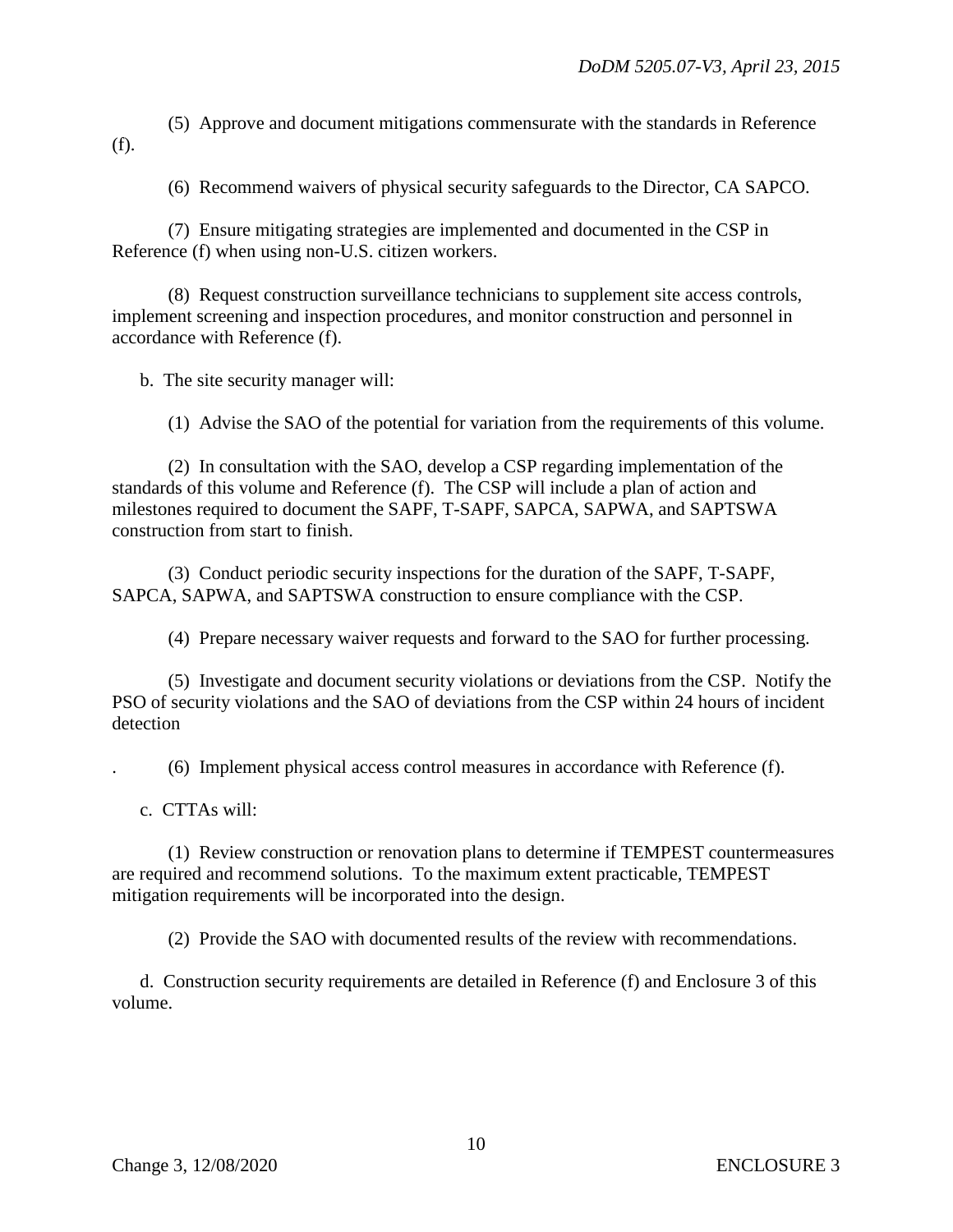#### 6. ACCREDITATION

a. The procedures for establishment and accreditation of a SAPF, T-SAPF, SAPCA, SAPWA, and SAPTSWA will follow guidelines distributed by the CA SAPCO.

b. The SAO will inspect any SAP area before accreditation. Periodic re-inspections will be conducted based on threat, physical modifications, sensitivity of SAPs, and past security performance, but will be conducted no less frequently than every 3 years. Inspections, announced or unannounced, may occur at any time. The current FFC will be reviewed during inspections to ensure continued compliance. Technical surveillance countermeasures (TSCM) evaluations may be required at the discretion of the SAO, as conditions warrant, and will be implemented in accordance with DoDI 5240.05 (Reference (h)). Inspection reports will be retained within the SAPF, T-SAPF, SAPCA, SAPWA, and SAPTSWA and by the SAO. All SAPFs, T-SAPFs, SAPCAs, SAPWAs, and SAPTSWAs will maintain, on site, current copies of:

(1) SAP FFC and supporting documentation.

(2) Any accreditation documents (e.g., physical, TEMPEST, and information systems) and copies of any waivers granted by the CA SAPCO.

(3) SAPF accreditation approval documentation (including mitigations and waivers).

(4) TSCM reports, for the entire period of SAPF, T-SAPF, SAPCA, SAPWA, and SAPTSWA accreditation.

(5) Operating procedures and any security documentation (including information system security authorization package, co-utilization agreements (CUAs), appointment letters, memorandums of agreement, and emergency action plans).

## 7. CO-UTILIZATION

a. DoD Components that want to co-utilize a SAPF, T-SAPF, SAPCA, SAPWA, and SAPTSWA will accept the current accreditation of the responsible agency if accredited without waiver to the standards in this volume. Prospective tenant activities will be informed of all mitigations and waivers to the requirements of this volume before co-utilization. Any security enhancements required by an agency or department requesting co-utilization should be funded by that organization, and must be approved by the CA SAPCO before implementation. A CUA must be established before occupancy.

b. Before creating a SAPCA in a SCIF or using sensitive compartmented information (SCI) in a SAPF or SAPCA, a CUA will be established in accordance with Enclosure 2 of Volume 2 of DoD Manual (DoDM) 5105.21 (Reference (i)).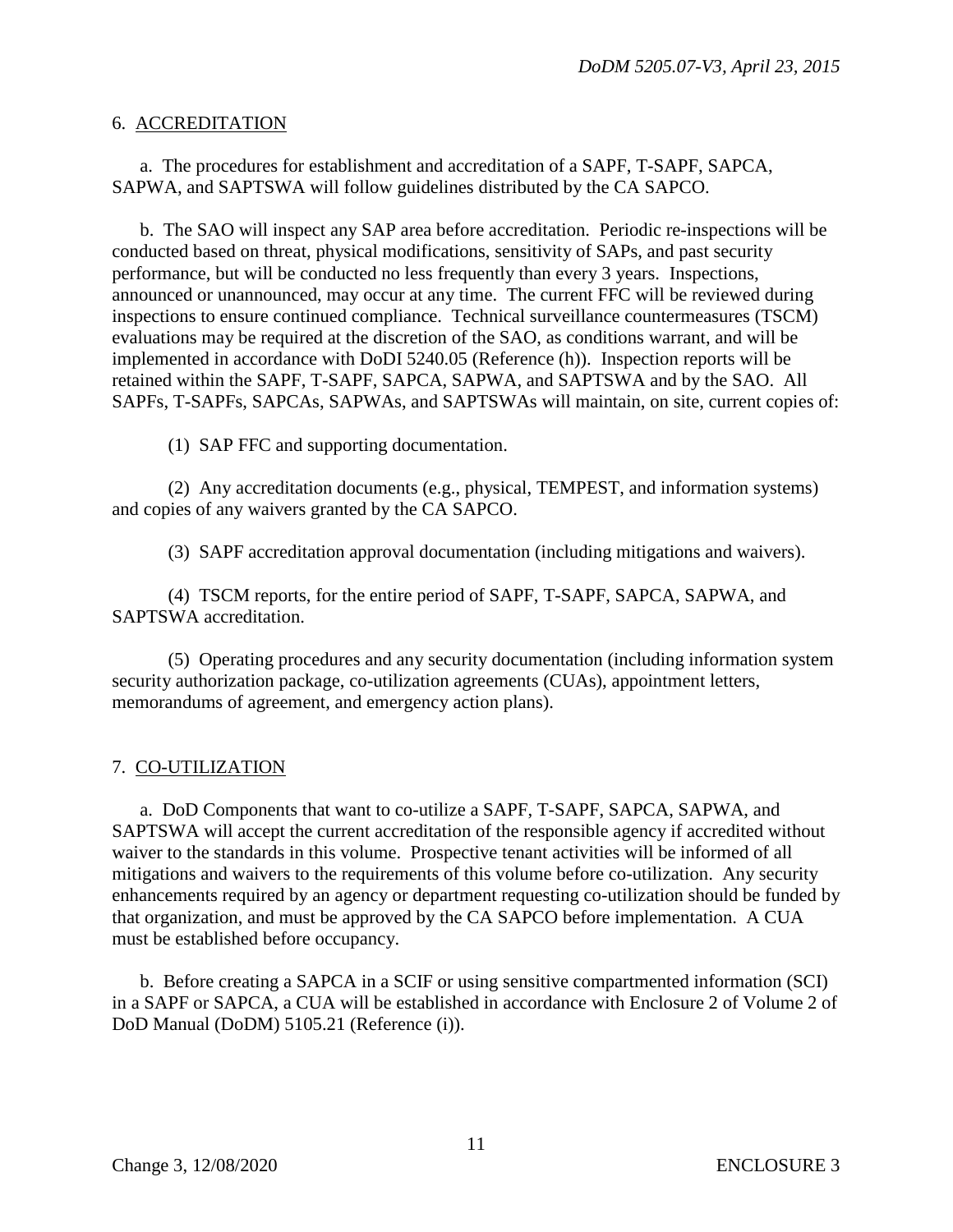#### 8. PHYSICAL ACCESS CONTROLS

a. Each SAPF, T-SAPF, SAPCA, SAPWA, and SAPTSWA will have procedures for identification and control of visitors seeking physical access in accordance with this volume and Reference (f). Personal introduction and identification should be used to the maximum extent.

b. When all individuals within a SAPF, T-SAPF, SAPCA, SAPWA, and SAPTSWA cannot be personally identified, a badging system may be required by the PSO. This normally occurs when a SAPF, T-SAPF, SAPCA, SAPWA, and SAPTSWA hosts more than 25 people.

(1) When a badge system is considered necessary, it will be documented in the standard operating procedures (SOPs) and address topics such as badge accountability, storage, disposition, destruction, format, and use.

(2) If card readers are used in conjunction with badges and a means exists to lock out lost, unused, and relinquished badges, the PSO or GSSO may negate the requirements in this section for badge inventory, accountability, and destruction.

c. When not occupied, SAPFs and T-SAPFs will be alarmed in secure mode and secured with an approved General Services Administration (GSA) FF-L2740A combination lock in accordance with Federal Specification FF-L 2740B (Reference (j)).

d. Access control to a SAPCA will be accomplished by mechanical or electronic access control devices only. Spin-dial combination locks (e.g., XO series locks) will not be installed on SAPCA doors and independent alarm systems will not be installed in a SAPCA. Intrusion sensors will be installed when the SAPCA includes an exterior boundary wall of the parent SAPF or SCIF.

## 9. CONTROL OF COMBINATIONS

a. Combinations to locks will not be the same throughout a SAPF, T-SAPF, SAPCA, SAPWA, and SAPTSWA (e.g., doors, vaults).

b. Combinations to locks installed on security containers, safes, perimeter doors, windows, and any other opening will be changed when:

(1) A combination lock is first installed or used.

(2) A combination has been subjected, or believed to have been subjected, to compromise.

(3) A person knowing the combination no longer requires access to it unless other sufficient controls exist to prevent access to the lock.

(4) The PSO, GSSO, or CPSO considers the change necessary.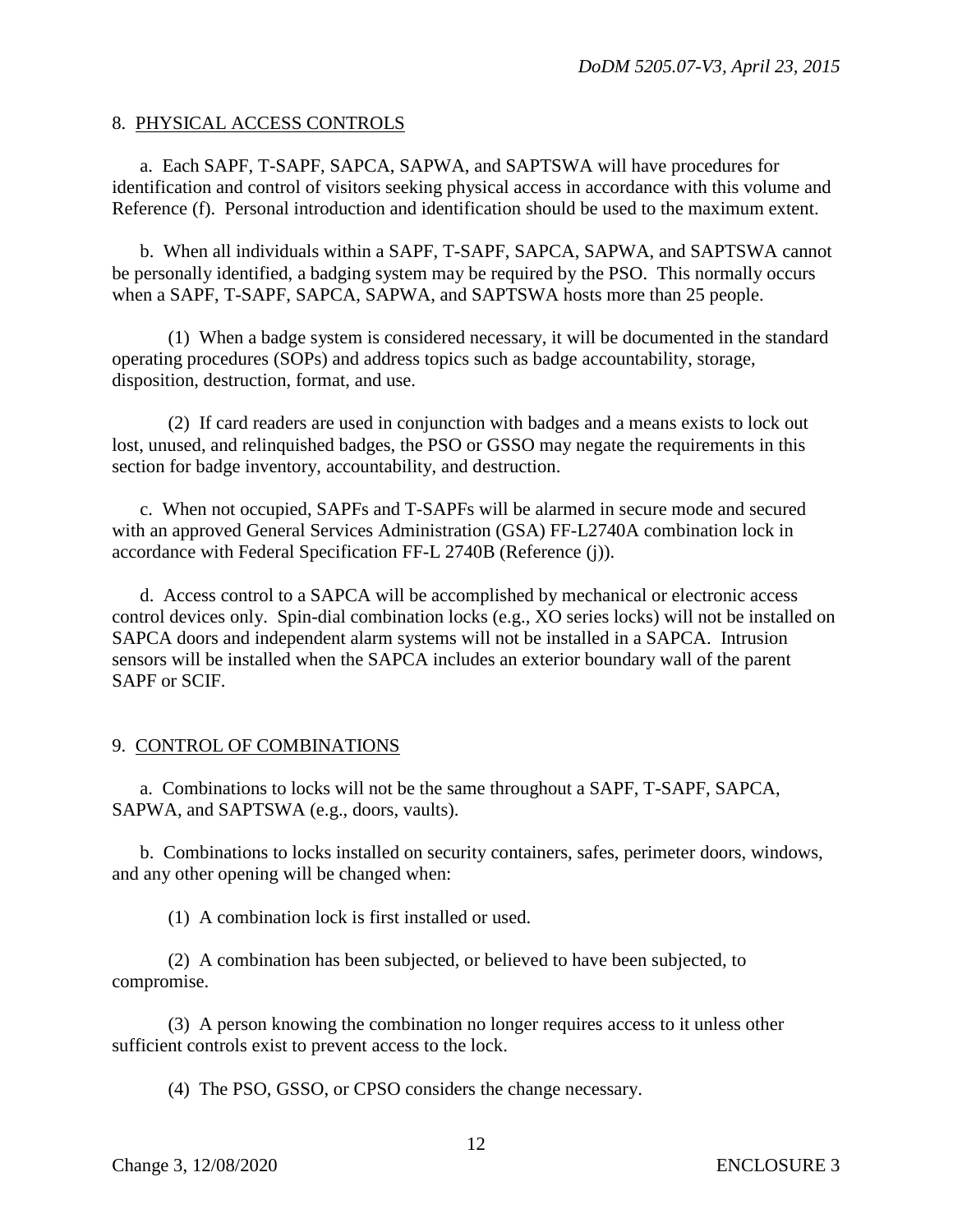c. When the lock is taken out of service, the combination will be reset to 50-25-50. Unserviceable high-security padlocks, keys, and cylinders will be controlled until properly destroyed. These high-security padlocks, cylinders, and keys can be sent to the DoD Lock Program for disposal at the following addresses:

(1) For Navy, Marine Corps, and Coast Guard, ship via registered mail to:

Commanding Officer Naval Surface Warfare Center, Crane, IN 47522-5010 (Code GXQS)

(2) For all other DoD Components, ship via registered mail to:

DoD Lock Program (HSPS) 1100 23rd Avenue Port Hueneme, CA 93043-4370

d. All combinations to the SAPF, T-SAPF, SAPCA, SAPWA, and SAPTSWA entrance doors should be stored in a different SAPF, T-SAPF, SAPCA, SAPWA, and SAPTSWA accredited at the same or higher classification level and handling caveat. When this is not feasible, the PSO or GSSO will prescribe alternative storage locations.

e. Safe combinations will be safeguarded at the highest level of classification and handling caveats of the material stored.

10. ENTRY-EXIT INSPECTIONS. The SAPF, T-SAPF, SAPCA, SAPWA, and SAPTSWA will have procedures for inspecting personal belongings and vehicles at the entry and exit points, or at other designated areas, and points of entry to the building or site. Inspections will deter the unauthorized removal of classified material and the introduction of prohibited items or contraband. Legal counsel should review all personnel inspection procedures before distribution.

## 11. CONTROL OF ELECTRONIC DEVICES AND OTHER ITEMS

a. The SOP will contain guidance for control of portable electronic devices (PEDs) and other items introduced into or removed from the SAPF, T-SAPF, SAPCA, SAPWA, and SAPTSWA.

b. The following PEDs without loadable data storage capabilities are authorized within the SAPF, T-SAPF, SAPCA, SAPWA, and SAPTSWA. Medical devices with a two-way capability require approval by the PSO or SAO.

(1) Electronic calculators, spell checkers, language translators, etc.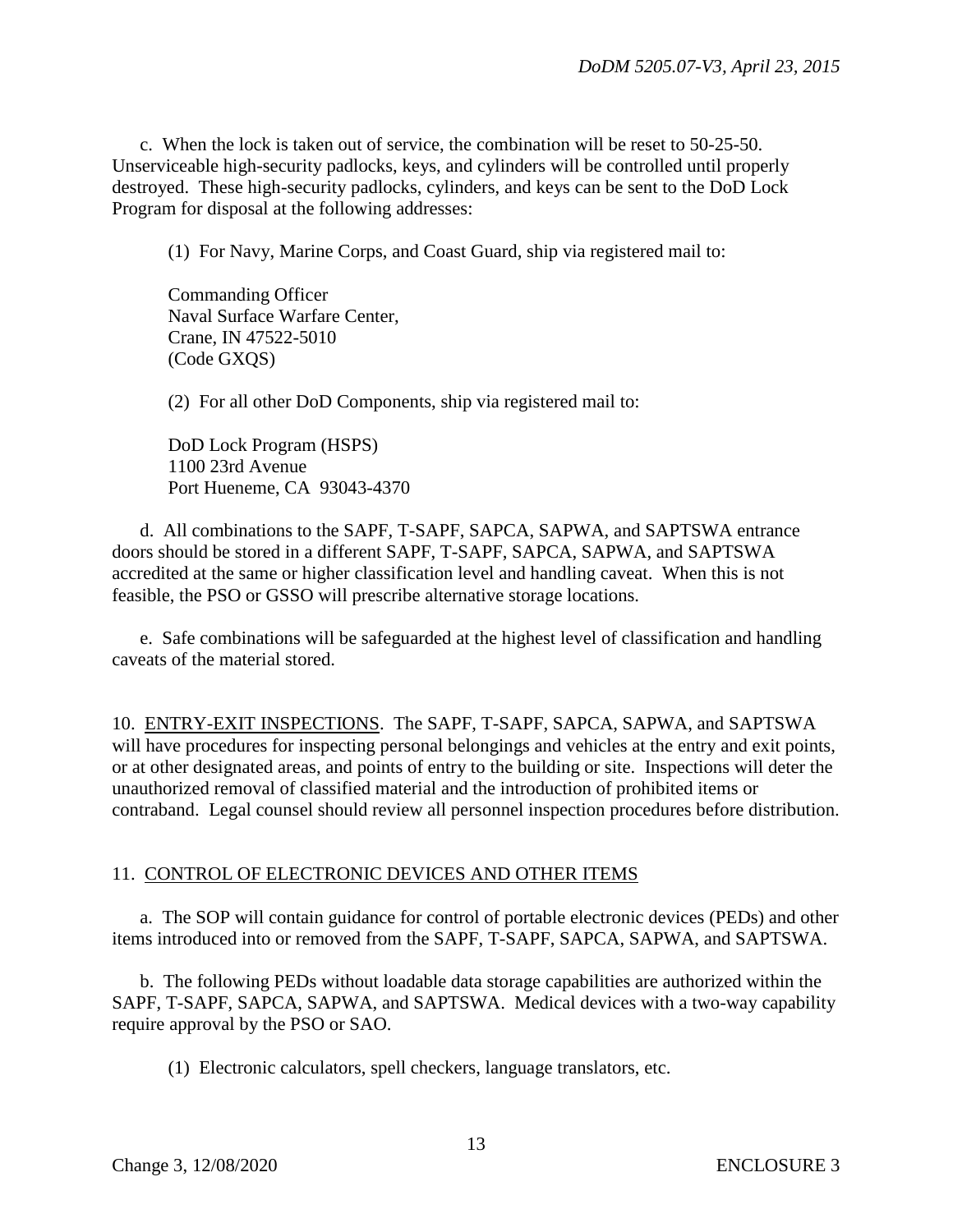(2) Receive-only pagers.

(3) Audio and video playback devices.

(4) Receive-only radios.

(5) Devices that do not transfer, receive, store, or generate data (text, audio, video, etc.).

c. Designated areas may be identified at the entry point to all SAP areas for the storage of PEDs. Where PED storage areas or containers are allowed by the PSO to be within the SAPF, T-SAPF, SAPCA, SAPWA, and SAPTSWA, the PEDs will be turned off. These designated PED storage areas or containers will be confined to designated "non-discussion" areas.

d. Mission-essential government- or contractor- owned PEDs introduced into the SAPF, T-SAPF, SAPCA, SAPWA, and SAPTSWA will be approved by the PSO and AO or designee in accordance with Reference (f) before entering the SAPF, T-SAPF, SAPCA, SAPWA, and SAPTSWA.

e. The prohibition of PEDs in SAPFs, T-SAPFs, SAPCAs, SAPWAs, and SAPTSWAs does not apply to those needed by persons with disabilities or for medical or health reasons (e.g., motorized wheelchairs, hearing aids, heart pacemakers, amplified telephone headsets, teletypewriters for the hearing impaired). The PSO, GSSO, or CPSO will establish procedures within the SOP for notification that such equipment is being brought into the SAPF, T-SAPF, SAPCA, SAPWA, and SAPTSWA.

f. Emergency personnel or first responders and their equipment, including devices carried by emergency medical personnel, responding to a medical crisis within a SAPF, T-SAPF, SAPCA, SAPWA, and SAPTSWA, will be admitted without regard to their security clearance status. Emergency personnel will be escorted to the degree practical. As appropriate, arrangements will be made for the debriefing of emergency personnel as soon as possible.

g. Waivers to this policy must be in writing and approved by the Director, CA SAPCO or designee. Requests for waivers must be submitted by the SAO and:

(1) Approved on a case-by-case basis based on mission requirements.

(2) Coordinated with the appropriate authorizing official for each affected information system within the SAP accredited area.

(3) Identify mitigations.

(4) Identify risks (after mitigation) to classified information.

h. If the CA SAPCO approves the waiver, the facility SOP will be revised to define the procedures and guidance for control of PEDs and other items introduced into or removed from the SAPF, T-SAPF, SAPCA, SAPWA, and SAPTSWA. In addition, any tenant SAP PSOs will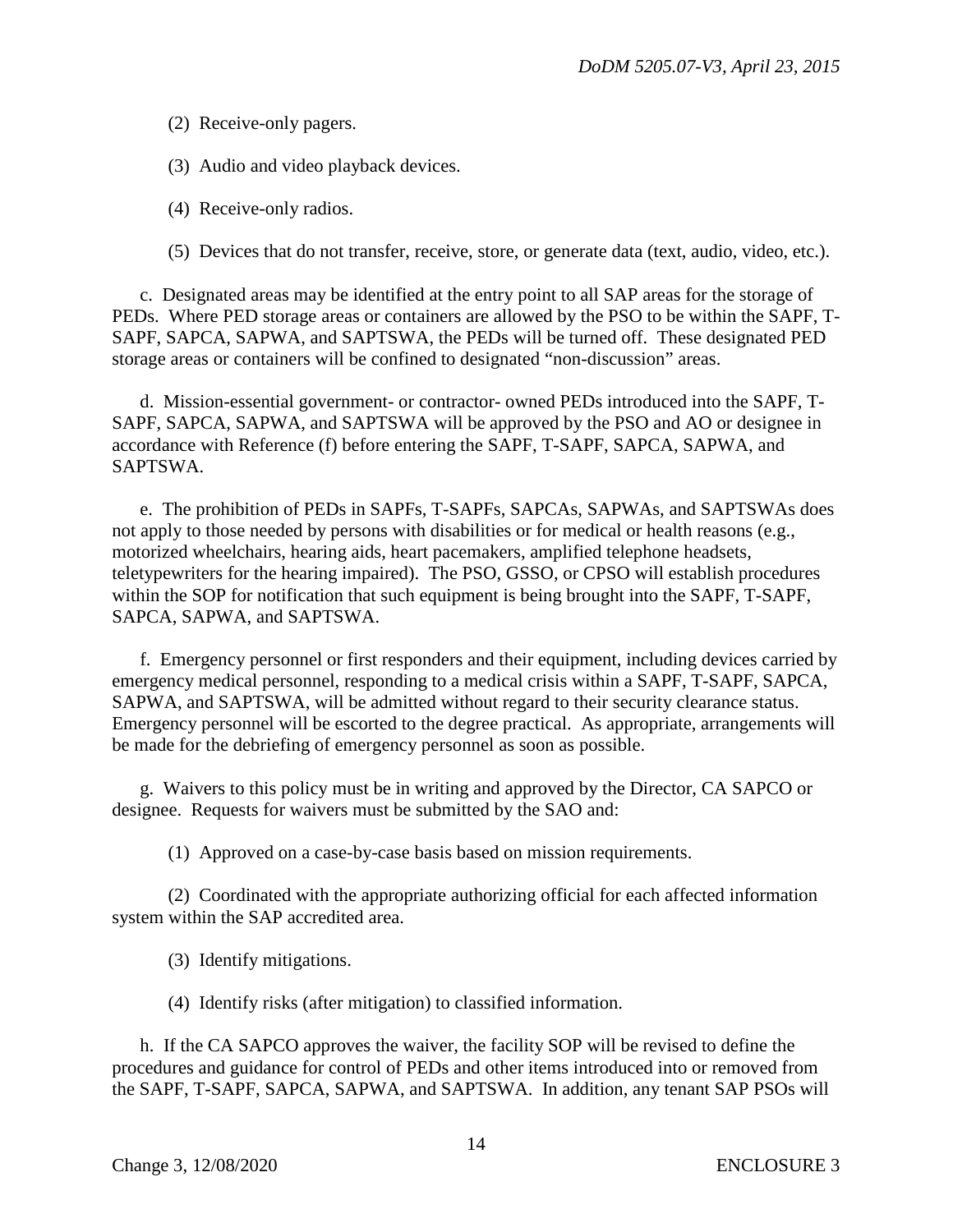be notified in writing and informed the facility is accredited with waiver for appropriate action by the tenant CA SAPCO.

## 12. TEMPEST REQUIREMENTS

a. When compliance with TEMPEST standards is required, the PSO or SAO will issue specific guidance in accordance with current national directives that afford consideration to realistic, validated local threats as well as cost effectiveness.

b. A CTTA must conduct or validate all TEMPEST countermeasure reviews in accordance with Reference (f) and the Committee on National Security Instruction 7000 (Reference (k)).

c. If a TEMPEST countermeasure review has been completed, and the CTTA has determined that TEMPEST countermeasures are required, the CTTA will recommend the most cost-effective countermeasure that will contain compromising emanations within the inspectable space.

d. Only those TEMPEST countermeasures recommended by CTTA and authorized by the government program manager or government contracting official should be implemented. The processing of classified national security information as defined in in Volume 3 of DoDM 5200.01 (Reference (l)) or the submission of information for a TEMPEST countermeasure review does not imply a requirement to implement TEMPEST countermeasures. TEMPEST countermeasures that CTTA may be recommend include, but are not limited to:

(1) The use of shielded enclosures or architectural shielding.

(2) The use of equipment that has TEMPEST profiles or TEMPEST zones that match the inspectable space, distance, or zone respectively.

(3) The use of RED and BLACK separation installation guidance in accordance with Committee on National Security Systems Advisory Memorandum TEMPEST/01-13 (Reference (m)).

e. Telephone line filters, power filters, and non-conductive disconnects are not required for TEMPEST purposes, unless recommended by a CTTA as part of a TEMPEST countermeasure requirement. Telephone line disconnects, not to be confused with telephone line filters, may be required for non-TEMPEST purposes.

13. TWO PERSON INTEGRITY (TPI). TPI mandates the minimum of two indoctrinated persons at all times in a SAPF, T-SAPF, SAPCA, SAPWA, and SAPTSWA. This security protection can only be authorized by the Director, CA SAPCO or designee, and reflected in the SOP.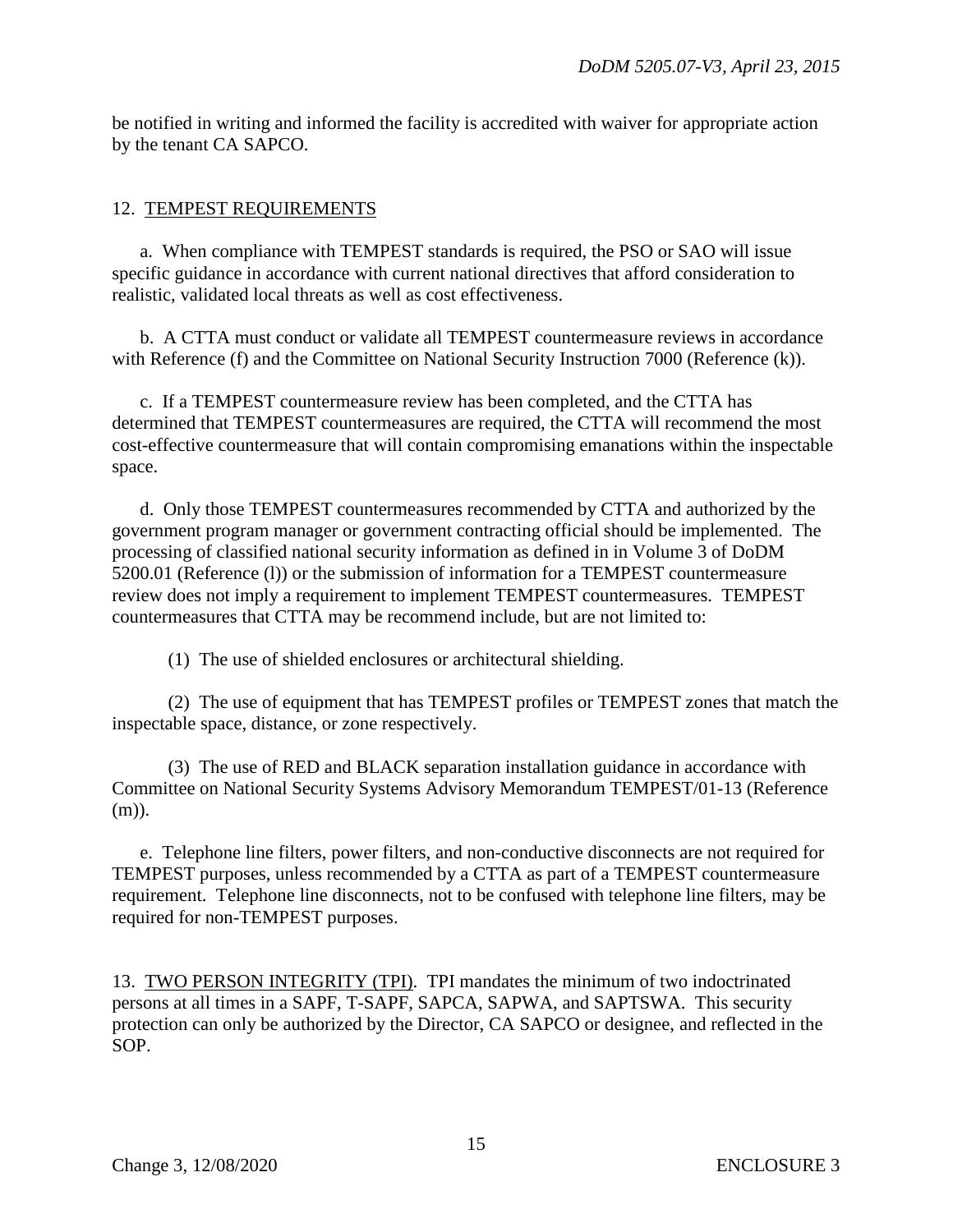## **GLOSSARY**

# PART I. ABBREVIATIONS AND ACRONYMS

| CA              | cognizant authority                                      |
|-----------------|----------------------------------------------------------|
| <b>CSP</b>      | construction security plan                               |
| <b>CPSO</b>     | contractor program security officer                      |
| <b>CTTA</b>     | certified TEMPEST technical authority                    |
| <b>CUA</b>      | co-utilization agreement                                 |
|                 |                                                          |
| DoDD            | DoD directive                                            |
| DoDI            | DoD instruction                                          |
| <b>DoDM</b>     | DoD manual                                               |
| <b>DSS</b>      | <b>Defense Security Service</b>                          |
| <b>FCL</b>      | facility security clearance                              |
| <b>FFC</b>      | fixed facility checklist                                 |
|                 |                                                          |
| <b>GSA</b>      | <b>General Services Administration</b>                   |
| <b>GSSO</b>     | government SAP security officer                          |
| <b>OA</b>       | oversight authority                                      |
| <b>PED</b>      | portable electronic device                               |
| <b>PSA</b>      | principal staff assistant                                |
| <b>PSO</b>      | program security officer                                 |
| <b>SAO</b>      | special access program facility accrediting official     |
| <b>SAP</b>      | special access program                                   |
| <b>SAPCA</b>    | special access program compartmented area                |
| <b>SAPCO</b>    | Special Access Program Central Office                    |
| <b>SAPF</b>     | special access program facility                          |
| <b>SAPTSWA</b>  | special access program temporary secure working area     |
| <b>SAPWA</b>    | special access program working area                      |
| SCI             | sensitive compartmented information                      |
| <b>SCIF</b>     | sensitive compartmented information facility             |
| SID             |                                                          |
|                 | security in depth                                        |
| <b>SOP</b>      | standard operating procedures                            |
| <b>TPI</b>      | two person integrity                                     |
| <b>T-SAPF</b>   | temporary special access program facility                |
| <b>TSCM</b>     | technical surveillance countermeasures                   |
| $USD$ ( $1&$ S) | Under Secretary of Defense for Intelligence and Security |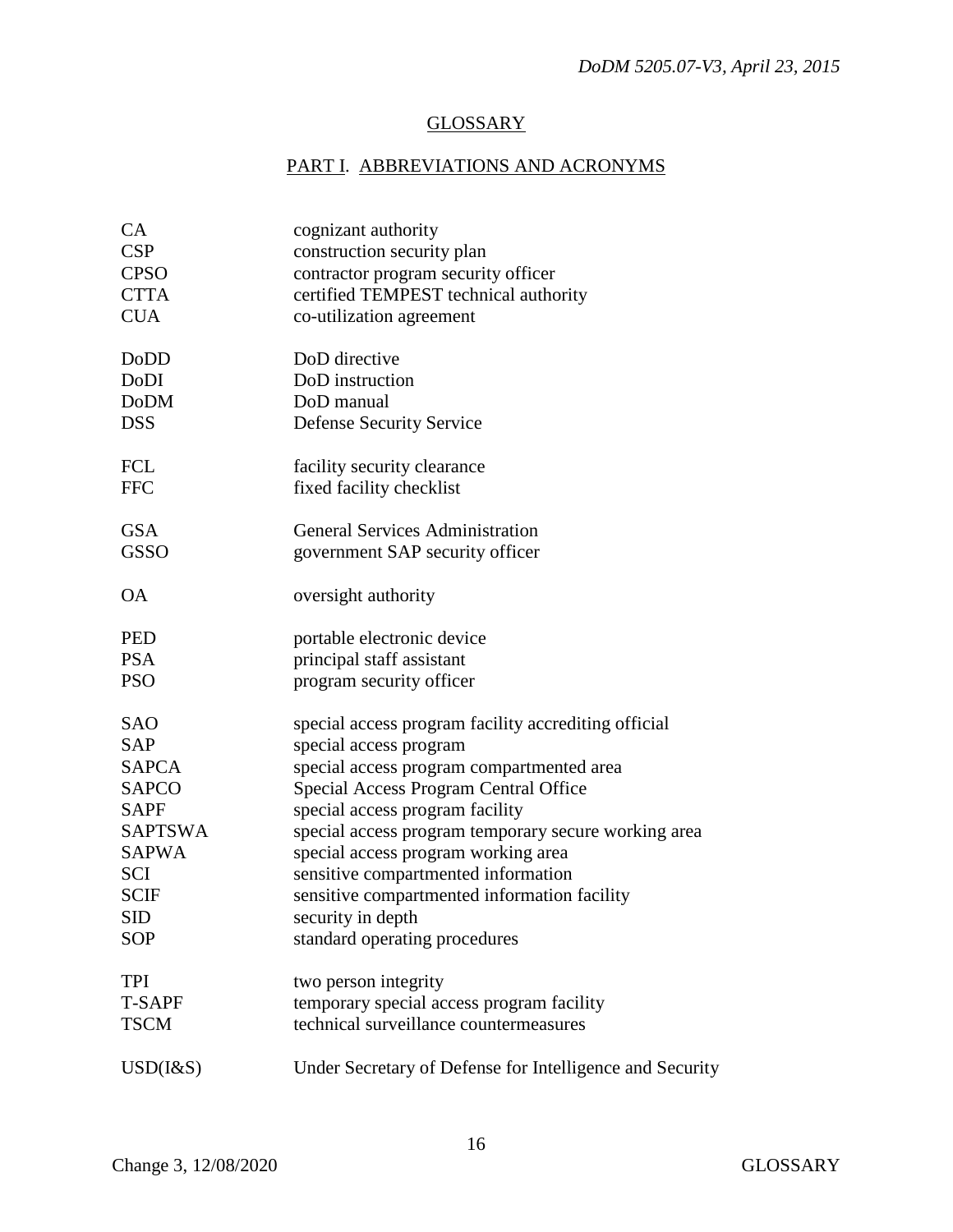## PART II. DEFINITIONS

Unless otherwise indicated, these terms and their definitions are for the purposes of this volume.

accreditation. The formal approval of a specific place, referred to as a SAPF, that meets prescribed physical, technical, and personnel security standards.

closed storage. The storage of SAP material in properly secured GSA-approved security containers within an accredited SAPF.

continuous operation. This condition exists when a SAPF is staffed 24 hours every day.

co-utilization. Two or more organizations that share the same SAPF.

CTTA. Defined in Reference (k).

open storage. The storage of SAP material within a SAPF in any configuration other than within GSA-approved security containers.

RED and BLACK separation. The segregation of equipment that processes classified information (RED) from equipment that processes unclassified information (BLACK) in unique, isolated areas. This partition prevents the inadvertent transmission of classified data over telephone lines, power lines, signal lines, and electrical components, circuits, and communication media.

SAO. A properly trained SAP facility accrediting official designated by the CA SAPCO to physically inspect and review and approve or disapprove physical security preconstruction plans for a SAPF, T-SAPF, SAPCA, and SAPWA or SAPTSWA before accreditation.

SAPCA. A room or set of rooms located within a SAPF or SCIF that is designed to enforce need-to-know. A SAPCA is required when different compartmented programs are sharing the same SAPF or SCIF and when not all personnel are cross-briefed.

SAPF. An accredited area, room, group of rooms, building, or installation where SAP materials may be stored, used, discussed, manufactured, or electronically processed. SAPFs include, but are not limited to, fixed facilities, mobile platforms, prefabricated structures, containers, modular applications, or other new or emerging applications and technologies that may meet performance standards for use in SAPF construction.

SAPTSWA. An accredited area normally used for meetings involving the discussion or processing of SAP information, when use is limited to less than 40 hours per month.

SAPWA. An accredited area used for discussing, handling, or processing SAP, but where storage is not authorized.